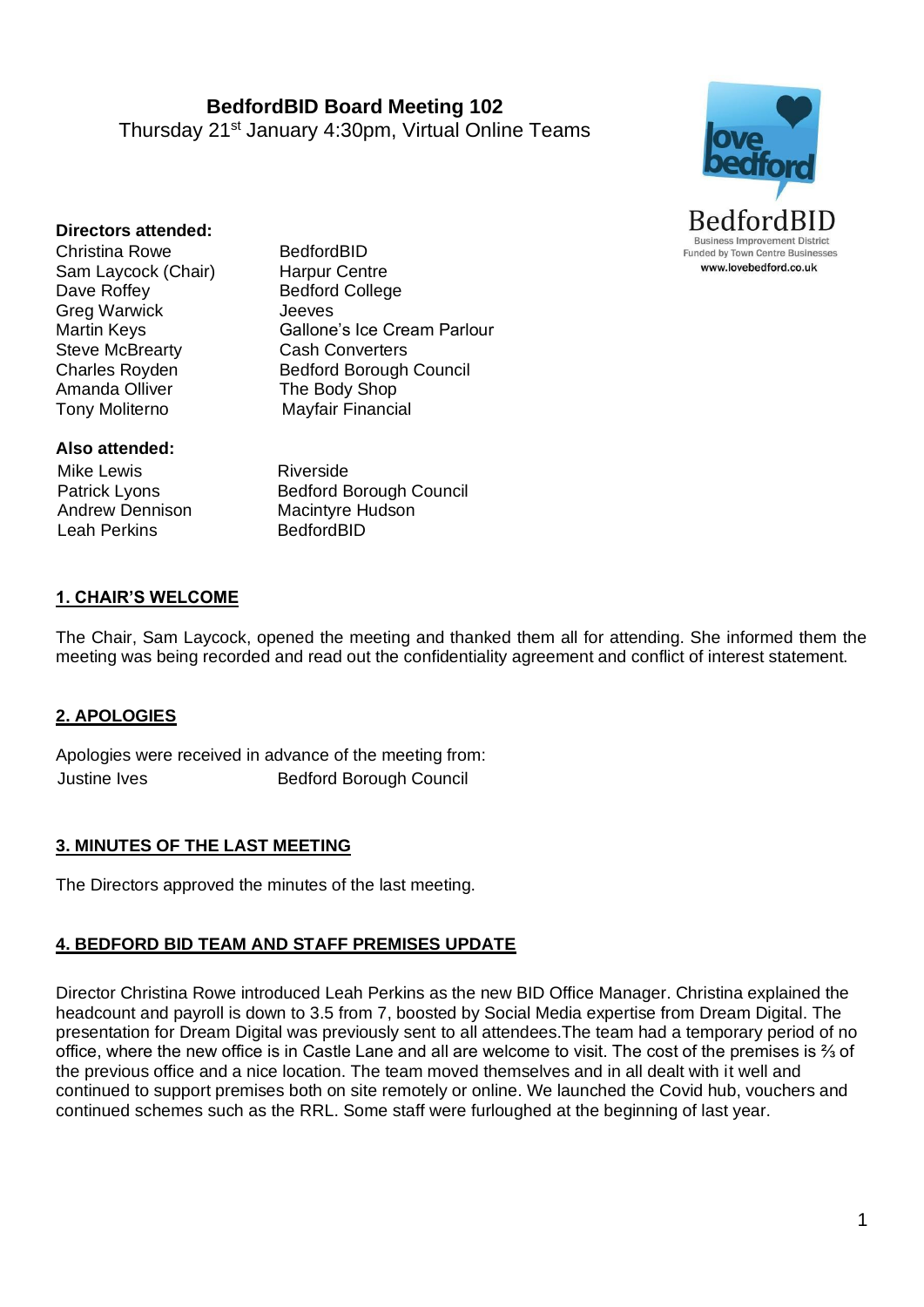# **5. MATTERS ARISING**

Malcolm Wyse from The Swan Hotel is retiring due to moving on to pastures new.

# **6. APPLICATIONS FOR NEW MEMBERS**

**Dean Thompson**, Distinct Group/Bedford Swan Hotel, Proposer Steve McBrearty Cash Converters; Seconder Martin Keys Gallones.

**AGREED**: There were no objections to Mr Thompson's appointment as Member of BedfordBID.

**Alex Falcon Huerta** FCCA / Director, Soaring Falcon Accountancy; Proposer Christina Rowe, BedfordBID; Seconder Sam Laycock Harpur Centre.

**AGREED**: There were no objections to Miss Falcon Huerta's appointment as Member of BedfordBID.

# **7. APPLICATIONS FOR NEW DIRECTORS**

**Dean Thompson**, Distinct Group/Bedford Swan Hotel, Proposer Steve McBrearty Cash Converters; Seconder Martin Keys Gallones.

**AGREED**: There were no objections to Mr Thompson's appointment as Director of BedfordBID.

**Alex Falcon Huerta** FCCA / Director, Soaring Falcon Accountancy; Proposer Christina Rowe, BedfordBID; Seconder Sam Laycock Harpur Centre.

**AGREED**: There were no objections to Miss Falcon Huerta's appointment as Director of BedfordBID.

# **8. FINAL DRAFT ACCOUNT 2019/20**

Andrew Dennison from MacIntyre Hudson presented the Final Draft Accounts for 2019/20, with key points:

- As a company limited by guarantee, there are no shareholders and it can't pay dividends, similar to not-for-profit organisations. Levy payers are not automatically members.
- Income and expenditure is remarkably consistent for 2019 2020, with a small surplus of £9,500 at the end of the year.
- Biggest change is on the voucher scheme, a lot less activity. We didn't have the big sale to Bedford College but without the discount cost of this, we have a £3,867 surplus this year compared to a £4,438 deficit last year.
- Cash reserves were ready and being put to good use. Overall, very consistent accounts.

Full accounts are on the website.

# **9. OPEN GENERAL DISCUSSION**

Town Centre conversation; how town centre businesses have/are adapting to the current situation and what we can do to further support BID businesses.

Martin Keys said one of the biggest positives are the Covid Marshalls and he has first hand experience from David who was exemplary. It would be good to feedback the message to their liaison officer Catherine to educate the other marshalls to engage with a personable approach. When people are advised and guided they feel safer, and there is a positivity with the seamlessness of the grants appearing in accounts. The more remote areas that are attracting the crowds such as The Park, Pavilion and The Embankment are missing